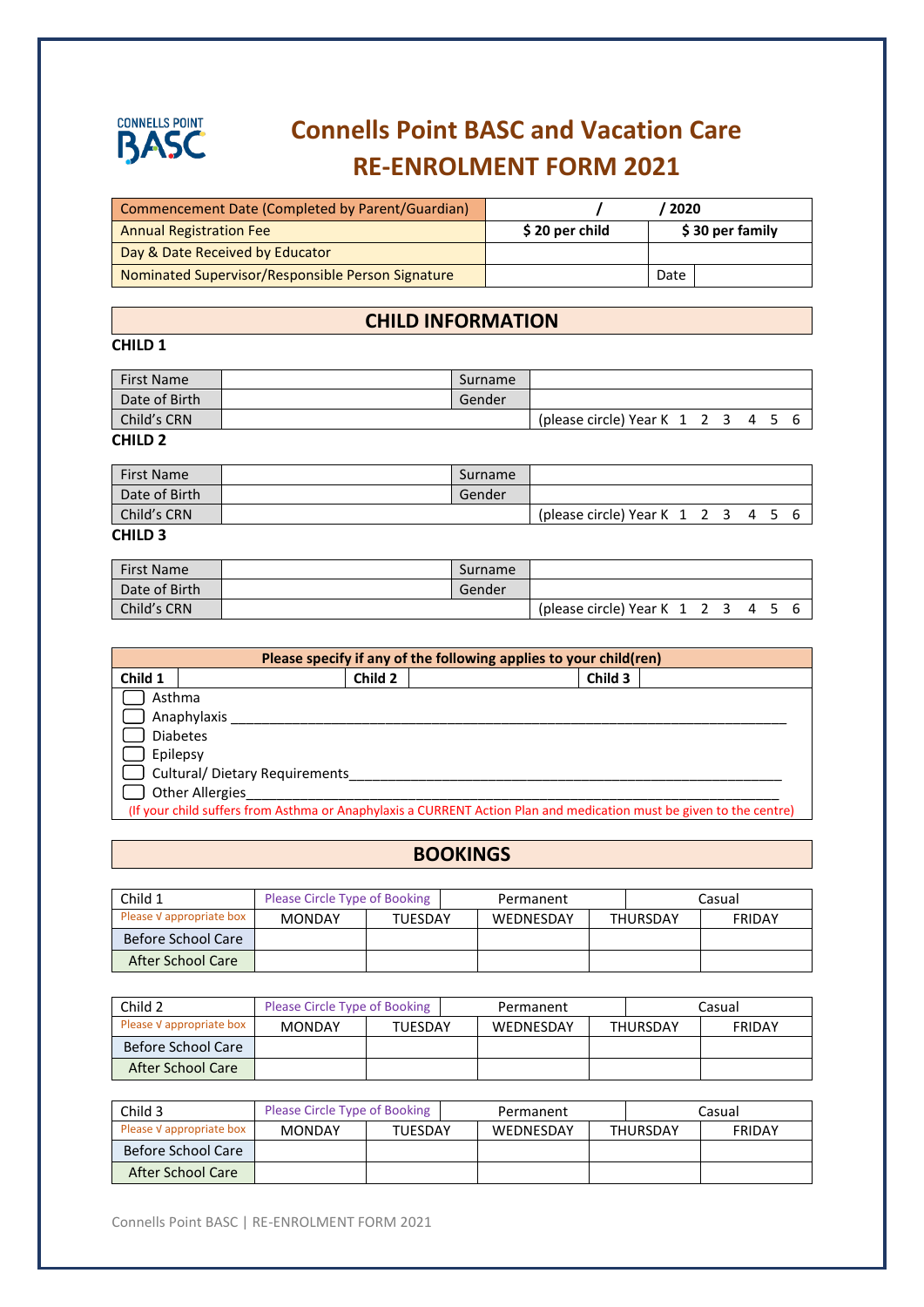# **PARENT/GUARDIAN DETAILS**

|                              | <b>Parent/Guardian 1</b>                | <b>Parent/Guardian 2</b>              |
|------------------------------|-----------------------------------------|---------------------------------------|
|                              | (Account & CRN Holder/ Claiming CCS)    |                                       |
| <b>Name</b>                  |                                         |                                       |
| <b>CRN</b>                   |                                         |                                       |
| Date of Birth                |                                         |                                       |
| Gender                       | Female<br>Male                          | lMale<br>Female                       |
| <b>Relationship to Child</b> |                                         |                                       |
| <b>Email Address</b>         |                                         |                                       |
| <b>Home Address</b>          |                                         |                                       |
|                              |                                         |                                       |
| <b>Home Number</b>           |                                         |                                       |
| <b>Mobile</b>                |                                         |                                       |
| <b>Work Number</b>           |                                         |                                       |
| Occupation                   |                                         |                                       |
| <b>Employment Status</b>     | Full Time/ Part Time  <br><b>Casual</b> | Full Time/ Part Time<br>Casual        |
|                              | Studying                                | Studying                              |
|                              | Not currently working                   | Not currently working                 |
| <b>Authorisations</b>        | Emergency                               | Emergency                             |
|                              | Administer medication                   | Administer medication                 |
|                              | Collection of Child from centre         | Collection of Child from centre       |
|                              | Transportation to/from Centre           | Transportation to/from Centre         |
|                              | Give permission for a child to attend   | Give permission for a child to attend |
|                              | an excursion                            | an excursion                          |

# **EMERGENCY CONTACTS (OTHER THAN PARENT/GUARDIAN)**

|                              | <b>Contact No 1</b>                                                                                                                                             | <b>Contact No 2</b>                                                                                                                                             |
|------------------------------|-----------------------------------------------------------------------------------------------------------------------------------------------------------------|-----------------------------------------------------------------------------------------------------------------------------------------------------------------|
| <b>Name</b>                  |                                                                                                                                                                 |                                                                                                                                                                 |
| Date of Birth                |                                                                                                                                                                 |                                                                                                                                                                 |
| Gender                       | Female<br>Male                                                                                                                                                  | Female<br>Male                                                                                                                                                  |
| <b>Relationship to Child</b> |                                                                                                                                                                 |                                                                                                                                                                 |
| <b>Home Number</b>           |                                                                                                                                                                 |                                                                                                                                                                 |
| <b>Mobile</b>                |                                                                                                                                                                 |                                                                                                                                                                 |
| <b>Address</b>               |                                                                                                                                                                 |                                                                                                                                                                 |
| <b>Authorisations</b>        | Emergency<br>Administer medication<br>Collection of Child from centre<br>Transportation to/from Centre<br>Give permission for a child to attend<br>an excursion | Emergency<br>Administer medication<br>Collection of Child from centre<br>Transportation to/from Centre<br>Give permission for a child to attend<br>an excursion |